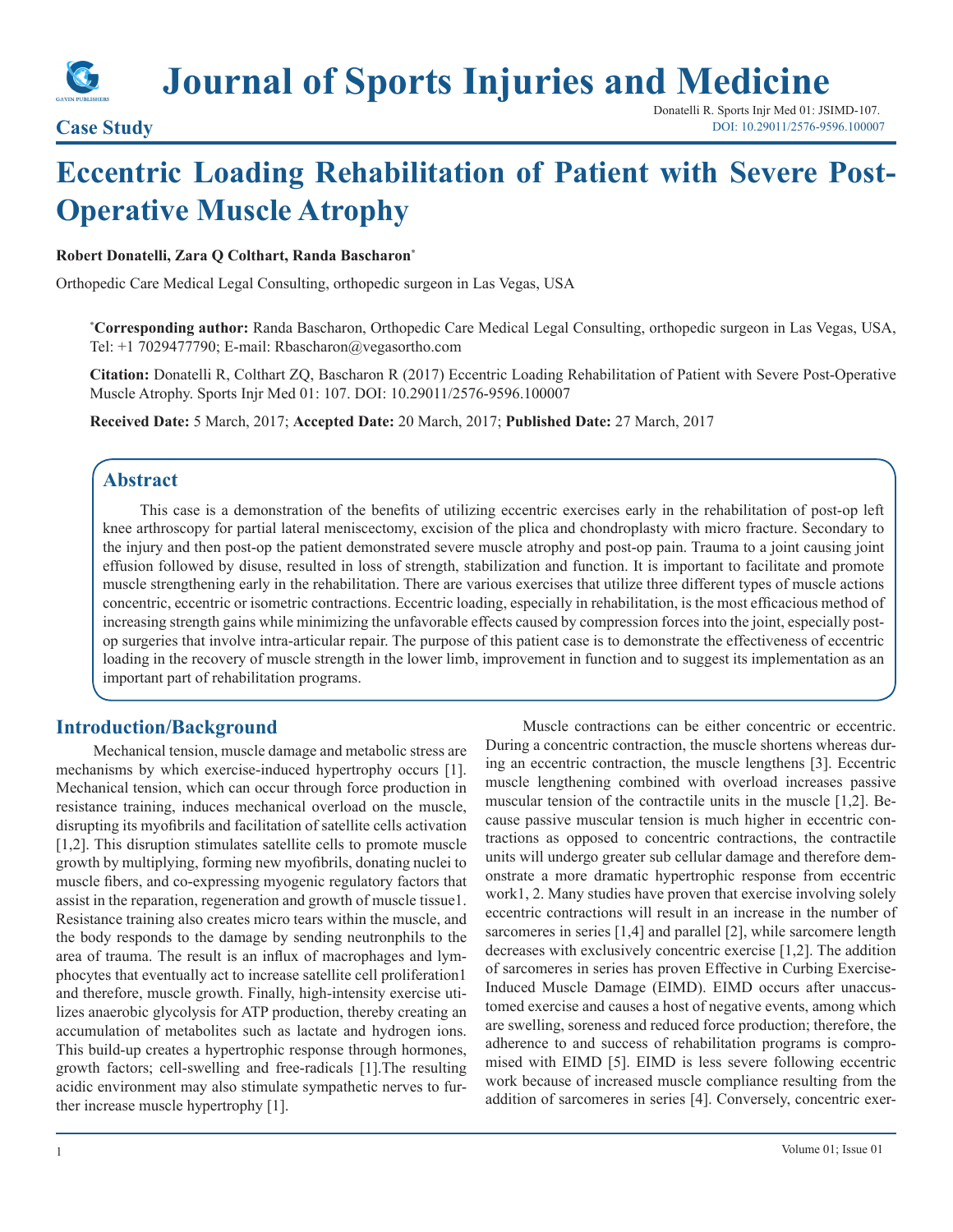**Citation:** Donatelli R, Colthart ZQ, Bascharon R (2017) Eccentric Loading Rehabilitation of Patient with Severe Post-Operative Muscle Atrophy. Sports Injr Med 01: 107. DOI: 10.29011/2576-9596.100007

cise increases the likelihood of EIMD because of the reduction of sarcomeres in series [4].

Eccentric exercise becomes even more beneficial when utilized for muscle rehabilitation. When a muscle is injured, a hematoma is formed at the site of injury and inflammatory cells and growth factors flood the area [6]. Some of the growth factors will activate satellite cells, eventually proliferating into myoblasts that attach to and repair the damaged myofibers [6]. Scar tissue is then formed with the purpose of reinforcing the muscle during contractions, but is considerably weaker and therefore presents a concern for re-injury [6]. If the injured muscle is not exercised, however, the healing process will be stunted by over-deposition of scar tissue. Therefore, exercise that does not exacerbate the injury is essential to the healing process. Eccentric exercise consumes less oxygen and energy while producing a greater amount of force [7] and stimulates hypertrophy post-injury [2]. The stimulus of great muscle mass may be the more prudent option for rehabilitation.

#### **Case Study**

A 26 year old competitive male power lifter was sent to physical therapy with a physician diagnosis of post-operative osteochondral defect, lateral meniscus tear and impinging plica of the left knee. The patient complained of left knee pain and stiffness, particularly with extension. He claimed the first incident of knee injury occurred at a power lifting competition 1 year prior from hyperextension of the knee during a dead lift. The patient did not seek treatment immediately, but saw a physician once the pain worsened following a different competition. The physician performed a left knee arthroscopy, partial lateral meniscectomy, excision of the plica and chondroplasty with micro fracture. The patient was instructed to wait 8-10 weeks before bearing weight on the left leg. The patient began physical therapy approximately 4 weeks post-surgery.

Bilateral weakness of the posterior hip muscles, limited left knee extension (by 15º active) and left side weakness of the quads and hamstrings were found in the initial evaluation. The goals of physical therapy were to increase strength and ROM of the left knee through eccentric strength training and manual therapy.

## **Intervention**

The treatment began with exercise on the stationary bike as well as 3 sessions of manual therapy. The goal of both was to reestablish ROM in the knee in order to gain full knee extension. Once full ROM was achieved, the patient began posterior lateral exercises using a pulley for resistance to increase hip strength. After hip strength increased, the focus of therapy was eccentric strength training using a computerized machine called "Eccentron", (by BTE) a device that only offers eccentric resistance. Eccentric loading was implemented approximately 4 weeks post-surgery and continued for 15 weeks. The subject performed 12 strides on

the machine at maximal effort. The machine discarded the greatest force value and halved the second greatest force value of the weaker leg to determine the recommended resistance. Therefore, the subject was working at 50% of sub-maximal force of the weaker leg. A maximum and minimum range of force production was calculated to create a target zone. The subject had to remain within the target zone for each session in order to progress to the next level of dosing. The workout increased in 5 minute increments for the first 3 sessions.

After the first 3 sessions, the duration of the workout increased in smaller increments until it reached the maximum of 30 minutes. Re-testing was implemented every 3 sessions in order to adjust the resistance to match the subject's improvements in strength.

## **Results**











**Figure 3:** Changes in power over a two-month period.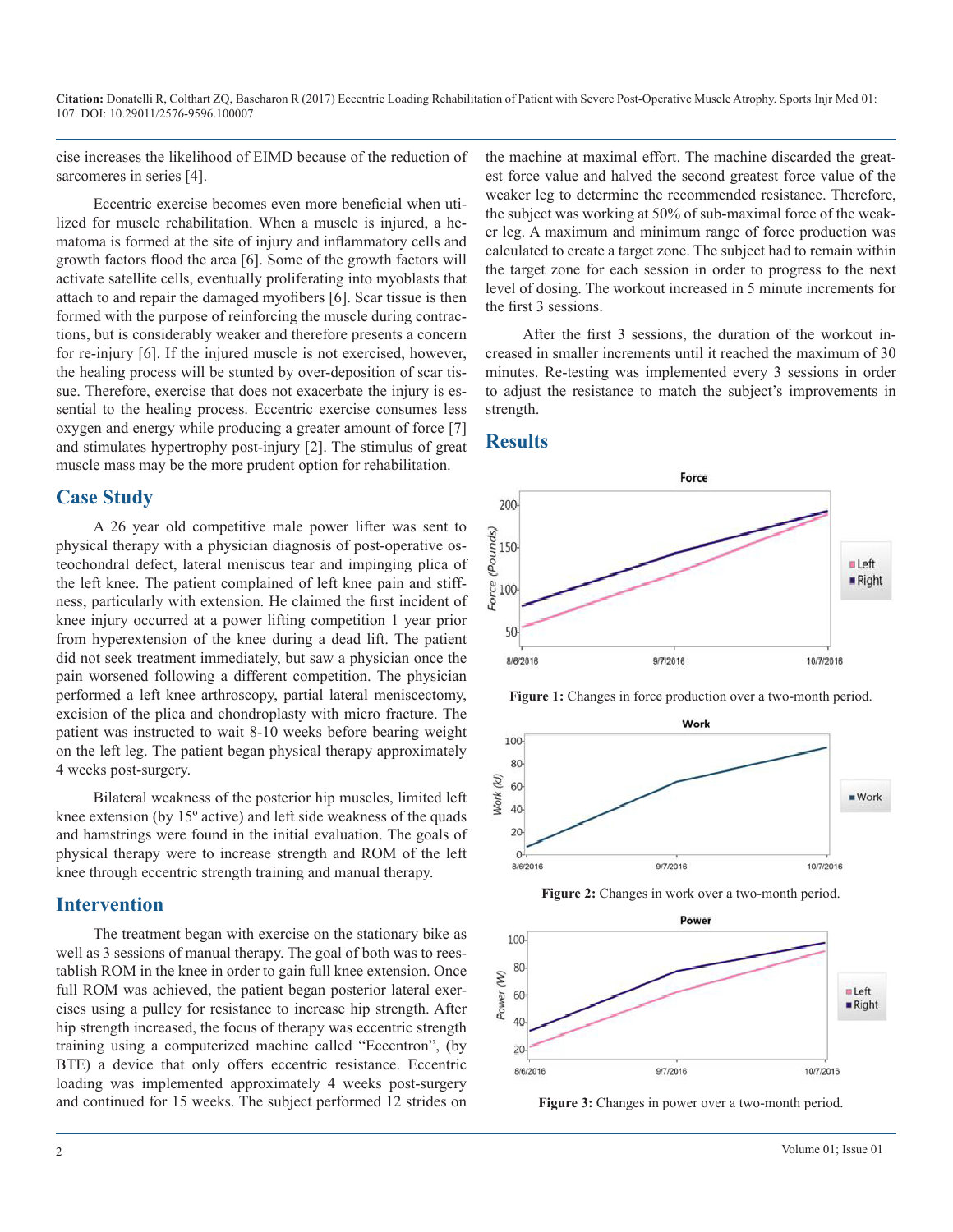**Citation:** Donatelli R, Colthart ZQ, Bascharon R (2017) Eccentric Loading Rehabilitation of Patient with Severe Post-Operative Muscle Atrophy. Sports Injr Med 01: 107. DOI: 10.29011/2576-9596.100007



Figure 4: Changes in dosing over a two-month period.

| First / Last Date<br>Comparisons |                         | Change               | R                       | Change |  |
|----------------------------------|-------------------------|----------------------|-------------------------|--------|--|
| Avg Force                        | 54.97 / 188.2<br>Pounds | 242 %                | 80.33 / 192.1<br>Pounds | 139 %  |  |
| Peak Force                       | 76.58 / 236.0<br>Pounds | 208 %                | 193.5 / 258.9<br>Pounds | 33.8%  |  |
| Work                             | 7.000 / 94.00 kJ        |                      | 1243 %                  |        |  |
| Power                            | 21.84 / 91.47 W         | 319 %                | 33.28 / 97.45 W         | 193 %  |  |
| % on Target                      | 69.11 / 100.0           | 44.7%                | 85.50 / 99.77           | 16.7%  |  |
| Dosing                           | 145.6 / 371.6<br>Pounds | 155 %                | 227.3 / 369.7<br>Pounds | 62.6%  |  |
| Average Speed                    |                         | 22.60 / 27.60 rpm    |                         | 22.1%  |  |
| <b>Session Duration</b>          |                         | 300.0 / 1200 Seconds |                         | 300 %  |  |

**Figure 5:** Data summary from Eccentron over a two-month period.



**Figure 6:** (right) Left quadriceps 2 weeks post-op, before therapy (disuse atrophy noted) (left) Quadriceps after 15 weeks of rehabilitation with use of the Eccentron (30 minutes, 3x weekly).



Figure 7: Quadriceps after 15 weeks of rehabilitation with use of the Eccentron (30 minutes, 3x weekly).

#### **Discussion**

The rapid increase in lower-extremity strength found in this case study demonstrates the efficacy of utilizing eccentric loading for rehabilitation. Valero et al [8] have found that eccentric work is an effective promoter of repair and recovery because of its ability to stimulate the release of mesenchymal stem cells within the muscle. Additionally, following eccentric exercise, Valero et al8 noted an increase in a [7] integrin which is useful in overcoming muscle atrophy. Eccentric loading may also be a more viable option in rehabilitation settings because of the protective role that eccentric muscle contractions provide, such as deceleration. Eccentric isokinetic testing is used in determining return to play post-injury and therefore proves a useful tool in the prediction of re-injury [9]. Therefore, the strengthening of deceleration muscles through eccentric work is functional for both the athlete and non-athlete alike, and can be applied in a multitude of rehabilitation settings.

The present study has weaknesses simply because it is a single case. Future research could be a comparative study, designed to have a control and experimental group. Eccentric exercises can be done using traditional exercises with free weights and body weight. A research question for future studies could be, are traditional exercises just as effective as exercising on the Eccentron in building muscle strength and muscle hypertrophy?